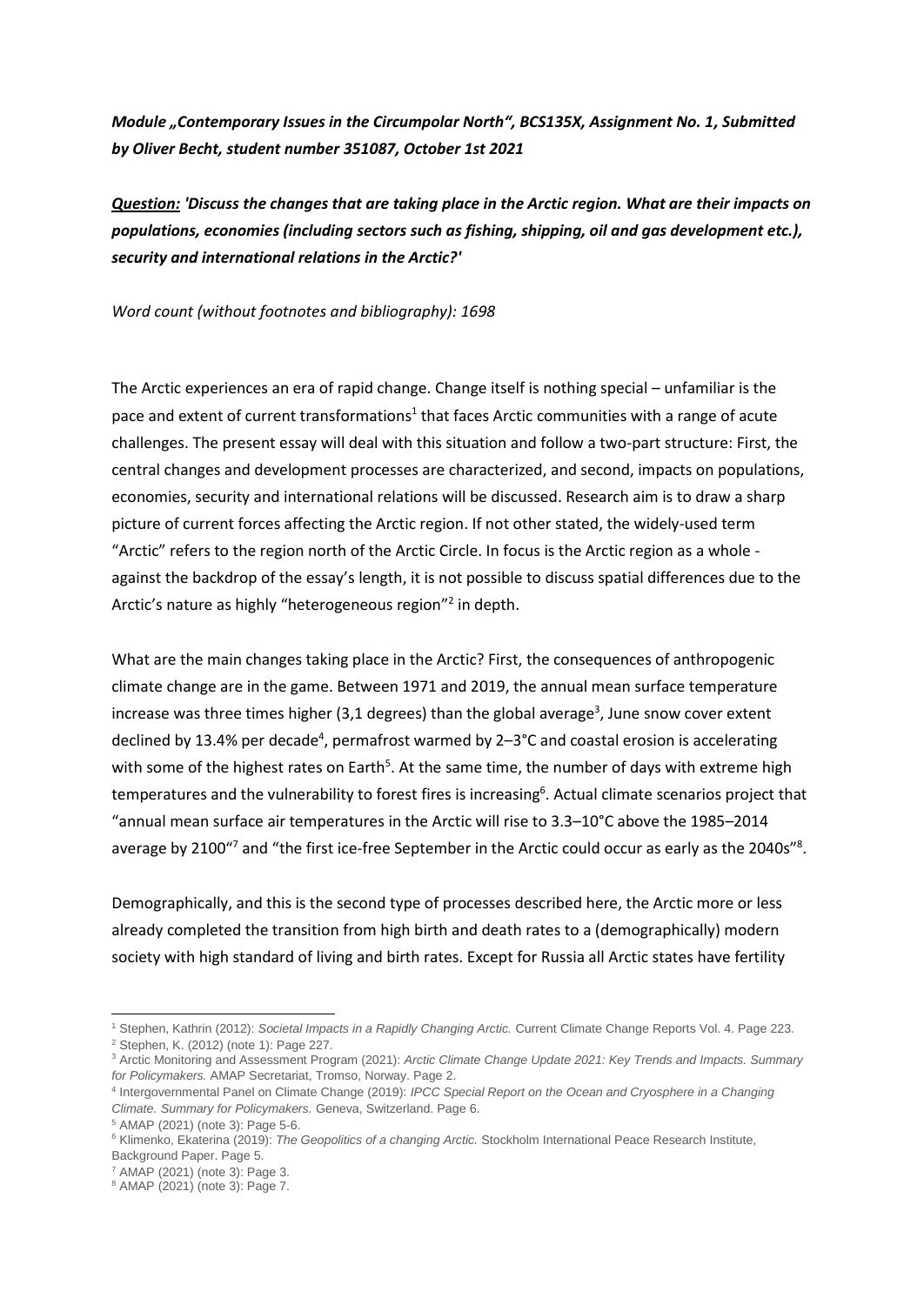rates at or below replacement level, high levels of life expectancy, and ageing populations<sup>9</sup>. While global population is still growing, the population of the Arctic is "projected to have little change with a projected population increase of just 1%" until 2050<sup>10</sup>. Nevertheless, migration works as factor for population changes at national scale and will impact both growing and declining regions<sup>11</sup>. A "dominating pattern" in Arctic countries is urbanisation, which is "observed in all regions except in Sweden over the 1975-2015 period"<sup>12</sup> - populations are increasingly concentrated in regional centers where jobs, access to education, health and consumer goods are available.<sup>13</sup>

Third, the Arctic - that is decisively characterized by its indigenous populations - is heavily influenced by globalization. In line with the spread of technological progress, transport systems and communication platforms, a "adoption of western cultural norms"<sup>14</sup> can be observed. The Arctic comes in contact with "new and adapted technologies that have the potential to be extremely beneficial to the North" - for example artificial intelligence or advanced robots<sup>15</sup>. Economically, the Arctic (simplified) experiences a transition from a "traditional hunting and gathering economy" to a globalized and industrialized economic system<sup>16</sup>. Beginning in the 19th century, the Arctic is affected by the increasing exploitation of resources, new transportation systems, rationalisation of industry processes, global demands and new technologies<sup>17</sup>. In the long run, Arctic countries are integrated into global economy<sup>18</sup> and more and more "under the influence of economic forces based outside the region"<sup>19</sup>. A sector that gets increasingly important is tourism: Due to "easier accessibility, increasing awareness, and an increased demand for so-called last chance tourism" <sup>20</sup> the Arctic becomes as new and expanding vacation destination. Further important changes with regard to business are a growing role of tertiary and quaternary sectors<sup>21</sup> and the establishment of "largescale, concentrated production sites"<sup>22</sup>, which is in line with the urbanization processes described above.

<sup>-</sup><sup>9</sup> Heleniak, Timothy (2020): *The future of the Arctic populations.* Polar Geography. Page 4.

<sup>10</sup> Heleniak, T. (2019) (note 9): Page 16.

<sup>11</sup> Heleniak, Timothy (2016): *Boom and Bust: Population Change in Russia's Arctic Cities.* In: Orttung, Robert W. (editor): *Sustaining Russia's Arctic Cities : Resource Politics, Migration, and Climate Change. Berghahn Books, New York, USA. Page* 85

<sup>12</sup> Koffi, B.; WIlson, J.; …; Delli, G. (2021): *Arctic population dynamics and urbanisations. Results from the GHSL products.*  Joint Research Center (European Commission), Luxembourg, Luxembourg. Page 46.

<sup>13</sup> Heleniak, T. (2016) (note 11): Page 78

<sup>14</sup> Stephen, K. (2012) (note 1): Page 227.

<sup>15</sup> Hall, Heather M. (2020): *Innovation, New Technologies and the Future of the Circumpolar North.* In: Coates, Ken S.; Holroyd, Carin (editors): *The Palgrave Handbook of Arctic Policy and Politics*. Springer International Publishing AG, Cham, Switzerland. Page 122.

<sup>&</sup>lt;sup>16</sup> Southcott, Chris (2010): *History of Globalization in the Circumpolar World.* In: Heininen, Lassi; Southcott, Chris (editors): *Globalization and the Circumpolar North.* University of Alaska Press, Alaska, USA. Page 51.

<sup>17</sup> Southcott, C. (2010) (note 16): Page 44-52.

<sup>18</sup> Young, Oran (2012): *Arctic Politics in an Era of Global Change.* The Brown Journal of World Affairs Vol. 19 No. 1. Page 169.

<sup>19</sup> Southcott, C. (2010) (note 16): Page 23.

<sup>20</sup> Stephen, K. (2012) (note 1): Page 226.

<sup>21</sup> Larsen, Joan Nymand; Petrov, Andrey N. (2010): *The Economy of the Arctic.* In: Coates, Ken S.; Holroyd, Carin (editors):

*The Palgrave Handbook of Arctic Policy and Politics*. Springer International Publishing AG, Cham, Switzerland. Page 85.

<sup>22</sup> Larsen, J.N. & Petrov, A.N. (2010) (note 21): Page 82.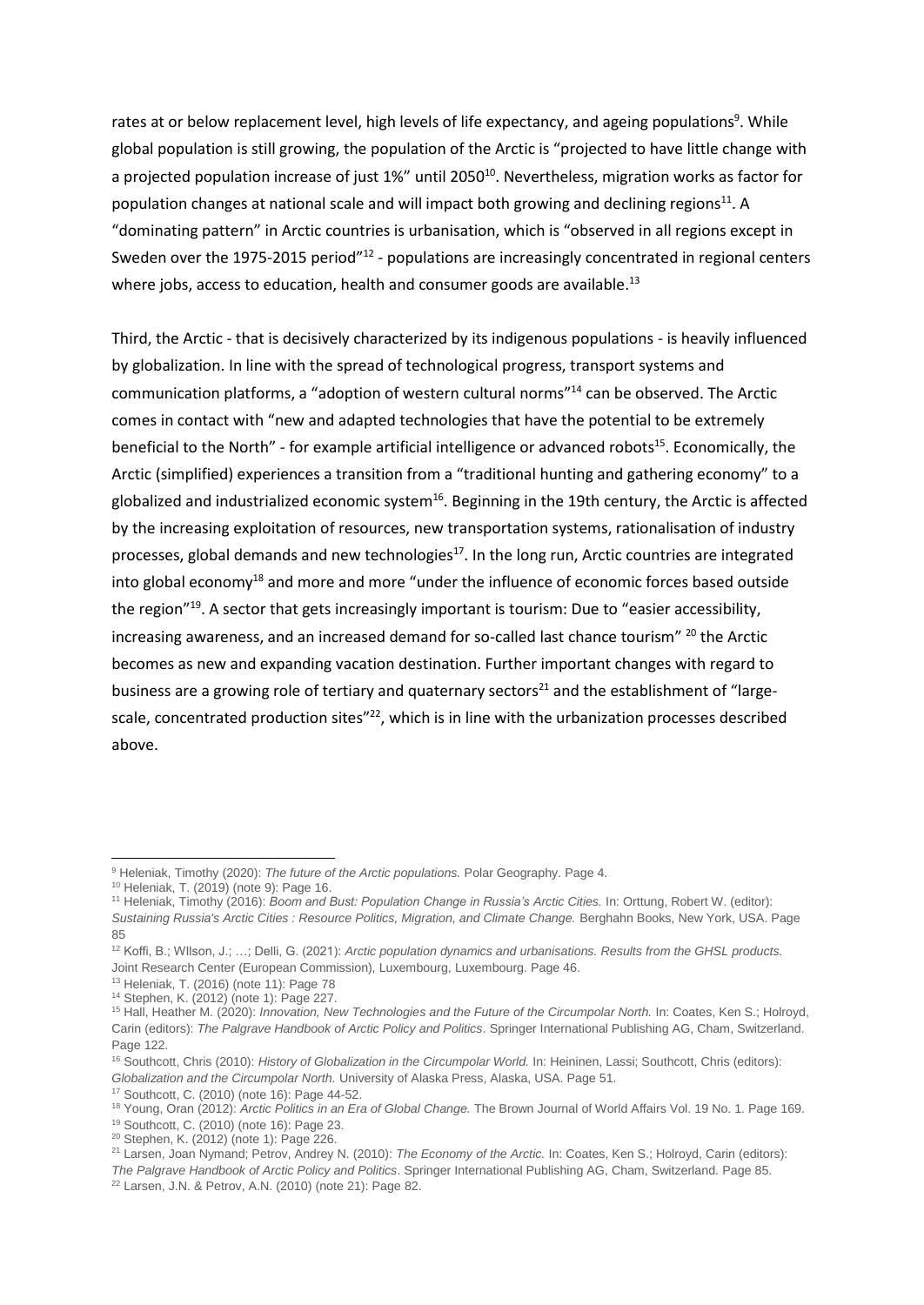Politically, the Arctic develops from a two-parted, Cold-War-dominated and heavily militarized area<sup>23</sup> into a region of global importance that draws interest from more and more states and actors. The reasons for this interest are more or less the consequences of actual processes discussed in the second (and following) part of this essay. In the game are "traditional players" with new interests for example Russia, that increases its military presence in the region<sup>24</sup>. Added to this, new stakeholders like China enhance their activity level because of interest in Arctic mining, natural gas and new shipping routes<sup>25</sup>.

This leads straight to the second part of the essay. All these changes - climatic, demographically, economically and politically - induce far-reaching impacts with diverse characteristics. First, international relations change due to the increasing importance of the region. This growth in interest can be explained by various factors, including new business opportunities, the interconnectedness of global climate, and successful globalization. *Interconnectedness of global climate* means, for example, that "a warming Arctic is believed to impact weather and climate patterns further south"<sup>26</sup> and the Arctic's ice reserves have the potential to raise global sea level by up to seven meters<sup>27</sup>. *Successful globalization* means that, in a globalized economy, Arctic conditions may be considered as solution for specific problems or new business opportunities. A well-illustrating example is Facebook's Lulea datacenter in Sweden, that uses outdoor air for cooling servers and may be the "most energy efficient computing facility ever built"<sup>28</sup>. Like stated in the first part, these factors lead to "an increasing number of actors (...) involved in transformations in the Arctic<sup>"29</sup> - besides USA, Russia and China also countries like Brazil, India, Korea, Japan and Singapore<sup>30</sup>. Relations between these states might become more tensed as competing interests and competition for non-renewable resources are in the game. Relations between Arctic countries itself may become more intensive as they deal with the same problems like climate change consequences or Westernization - a fact that should support agreements like the Arctic Council.

Second, the discussed changes lay out new prerequisites for some central economies. Due to changing sea ice, precipitation, snow regimes and temperatures, changing availabilities of different marine species will be the result $31$ . As the timing of phytoplankton blooms is shifting and Arctic net primary production has increased in recent decades<sup>32</sup>, higher catches are a realistic scenario for the fishing industry. Furthermore, aquaculture is expanding northwards and creates "additional

-

<sup>23</sup> Young, O. (2012) (note 18): Page 166.

<sup>24</sup> Klimenko, E. (2019) (note 6): Page 9.

<sup>25</sup> Klimenko, E. (2019) (note 6): Page 10.

<sup>26</sup> Stephen, K. (2012) (note 1): Page 229.

<sup>27</sup> Heininen, Lassi; Exner-Pirot, Heather; Barnes, Justin (2020): *Climate Change and the Arctic: Global Origins, Local Responsibilities?* In: Heininen, Lassi; Exner-Pirot, Heather; Barnes, Justin (editors): *The Arctic Yearbook*. Page 507. <sup>28</sup> Harding, Luke (2015): *The Node Pole: Inside Facebook's Swedish Hub Near the A Circle.* The Guardian, September 25th. URL: https://www.theguardian.com/technology/2015/ sep/25/facebook-datacentre-lulea-sweden-node-pole (last visit on September 29th)

<sup>29</sup> Stephen, K. (2012) (note 1): Page 229.

<sup>30</sup> Young, O. (2012) (note 18): Page 172.

<sup>31</sup> AMAP (2021) (note 3): Page 8.

<sup>32</sup> IPCC (2019) (note 4): Page 22.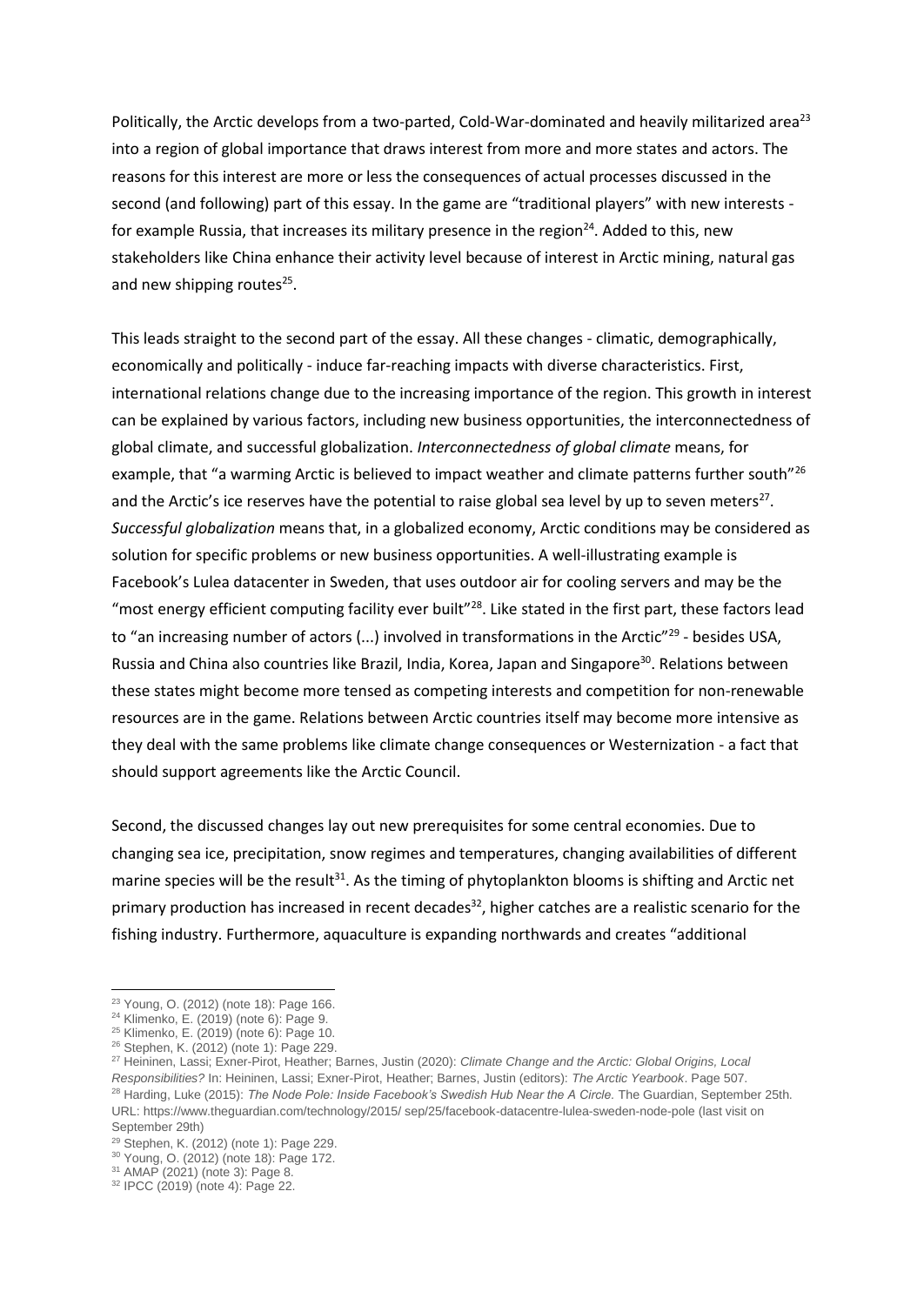economic opportunities"<sup>33</sup>. Shipping is also affected by climatic changes: The long-term melting of ice opens up new transport routes through the Arctic, especially the Northern Sea Route along Russia's northern border and the Northwest Passage through the Canadian Arctic Islands<sup>34</sup>. The same story goes for oil and gas industry: Following the melting of ice, an increased accessibility and utilisation of oil and gas resources under the seabed of Arctic waters has to be expected<sup>35</sup>. Added to the list could be the Arctic's potential nature as future source of freshwater and hydropower for southern areas<sup>36</sup>. All of these potential opportunities are an important reason for the activities by non-Arctic states discussed above.

Heavily influenced by actual changes - especially the climatic ones - is the security of both indigenous and non-indigenous communities. The story for food security goes as follows: Due to the changes in climate conditions and therefore marine food-webs, a lot of uncertainty arises. The same is true for the abundance and quality of berries<sup>37</sup>, agricultural activities<sup>38</sup> and water availability. Against the backdrop of changes in the water cycle, a population's access to clean water may be enhanced - but the situation also incorporates the risk of water scarcity<sup>39</sup>. A rising concern are the security risks related to permafrost thaw: More than two third of Arctic villages are built on permafrost, wherefore 36.000 buildings and 13.000 kilometers of roads are at risk of damage from thawing<sup>40</sup>. On top come the discussed process of higher extreme weather probability and increased erosion. An worldwide-famous example of the consequences is the Alaskan village Shishmaref, that is strongly affected by sea-level-rise and erosion and officially voted to relocate their town in 2016<sup>41</sup>. With regards to economic changes, potential oil spills - with a higher probability due to increased activity are a primary concern. Last but not least, and that is important, the discussed changes won't just *create* new risks - they are also able to reduce some. One example is the community-governmentuniversity-industry collaboration Smart ICE, that integrated adapted technology, remote sensing and Inuit Traditional Knowledge to produce maps for safe travels in the Arctic<sup>42</sup> - an opportunity that is strongly related to technical progress and globalization.

All these processes discussed in this section impact the populations living in the Arctic directly or indirectly. Besides increasing uncertainties of different kinds, security risks and increasing political influences, there are also a lot of cultural consequences. The Arctic is "increasingly impacted by what

-

<sup>33</sup> AMAP (2021) (note 3): Page 9.

<sup>&</sup>lt;sup>34</sup> Congressional Research Service (2021): *Changes in the Arctic: Background and Issues for Conrgess*. Washington D.C., USA. Page 59.

<sup>35</sup> Stephen, K. (2012) (note 1): Page 224.

<sup>36</sup> AMAP (2021) (note 3): Page 16.

<sup>37</sup> AMAP (2021) (note 3): Page 8.

<sup>38</sup> Stephen, K. (2012) (note 1): Page 226.

<sup>39</sup> Klimenko, E. (2019) (note 6): Page 5.

<sup>40</sup> AMAP (2021) (note 3): Page 9-11.

<sup>41</sup> Kennedy, Merit (2016): *Threatened by Rising Seas, Alaska Village decides to relocate.* NPR News, August 18th. URL: <https://www.npr.org/sections/thetwo-way/2016/08/18/490519540/> threatened-by-rising-seas-an-alaskan-village-decides-torelocate?t=1632846432566 (last visit on September 29th)

<sup>42</sup> Hall, H. (2020) (note 15): Page 124.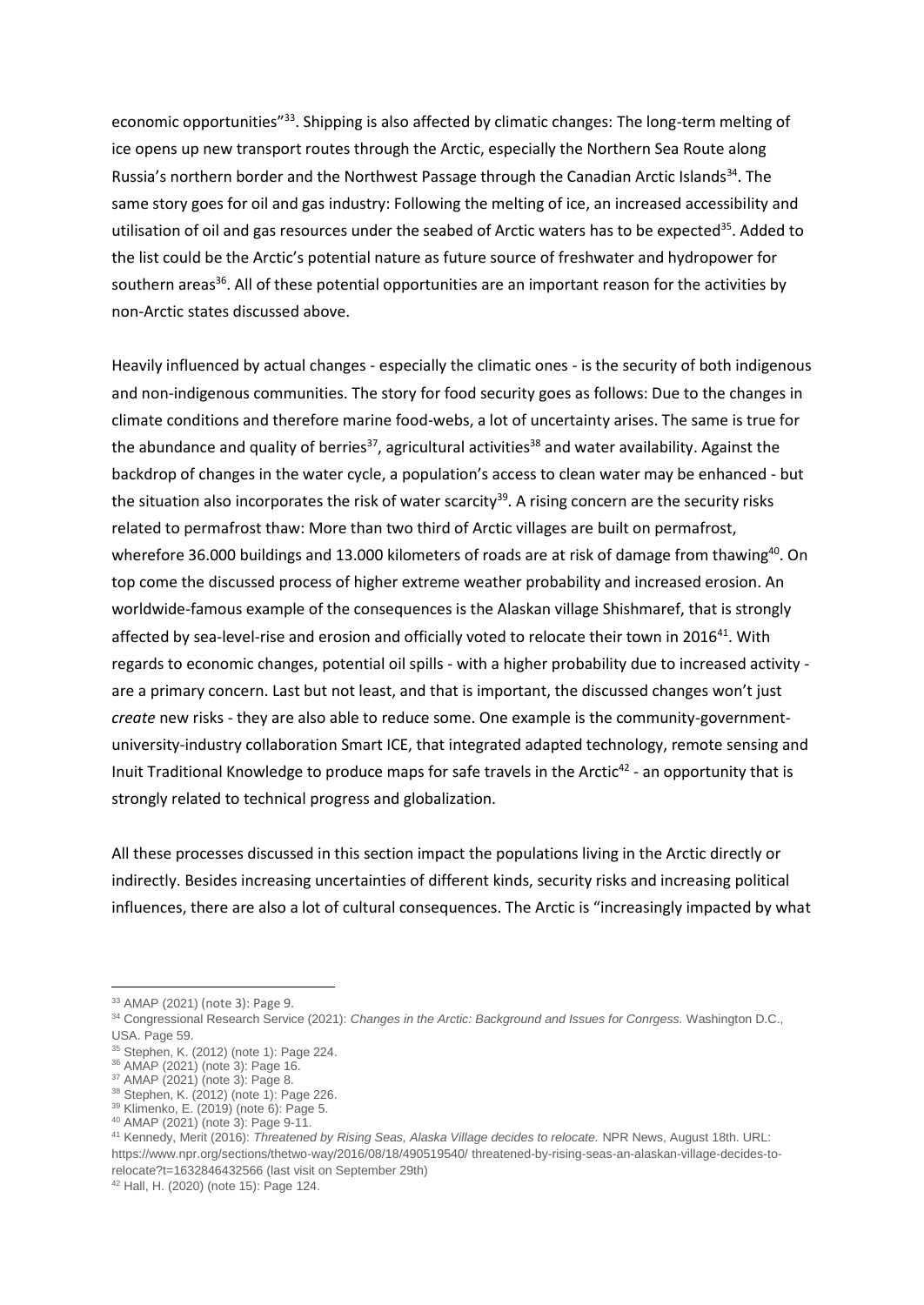is often seen as a global entertainment culture and its values"<sup>43</sup>, while traditional activities become "marginalized and devalued. Northern indigenous communities became subsumed by Western industrial society"<sup>44</sup>. A lot of indigenous activities - hunting, fishing, travelling over ice, living in small villages - are in danger as climate change and the establishment of centralized production are proceeding. Furthermore, migration and growing cruise line industry will bring more non-locals to the Arctic. Migrating people are able to fundamentally change the structure of local populations: As for example "berry pickers may be both men and women while oil platform workers are predominantly men<sup>"45</sup>, gender issues gain in importance and will affect the composition of specific communities.

Summed up, a lot of strong forces - ecological, political, demographic and economic - affect the Arctic region at the same time. The challenges arising from that are "intensified and aggravated when faced together"<sup>46</sup> - climate change impacts may for example reinforce problems with the phenomenons of ageing populations and lost of indigenous knowledge. In the 21th century, the Arctic will be well attended theatre to watch the consequences of climate change and still existing forces of globalization. History will tell how local populations can adapt to the security risks, how indigenous people will deal with the strong Western influences and physical changes of their surrounding, and which international players will use which new characteristics of the Arctic for economic purposes. The stage is set.

-

<sup>43</sup> Keskitalo, Carina; Southcott, Chris (2014): *Globalization.* In: Nordic Council of Ministers: *Arctic Human Development Report. Regional Processes and Global Linkages.* Copenhagen, Denmark. Page 417.

<sup>44</sup> Southcott, C. (2010) (note 16): Page 52.

<sup>45</sup> Keskitalo, C. et al. (2014) (note 43): Page 410.

<sup>46</sup> Klimenko, E. (2019) (note 6): Page 3.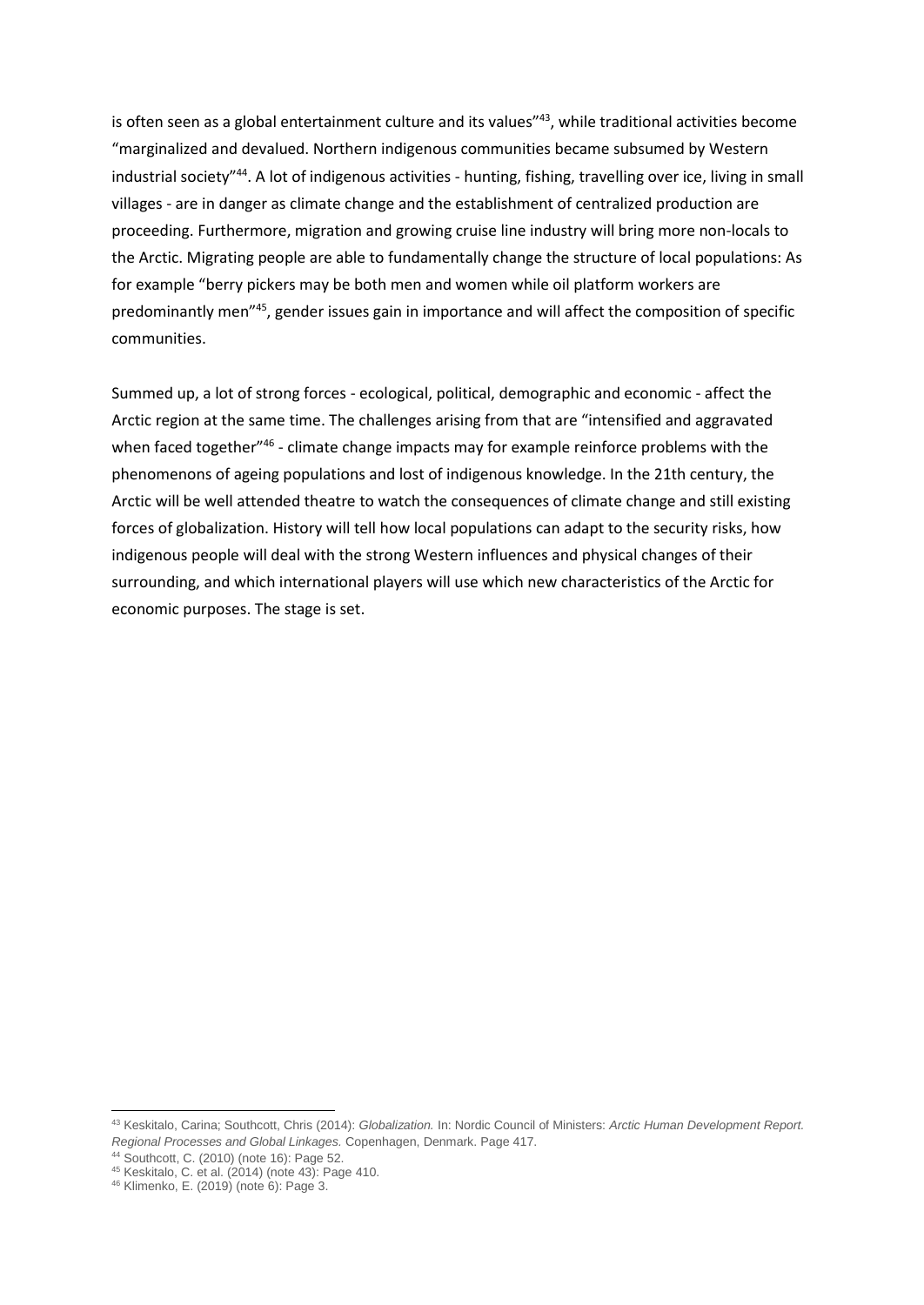## **Bibliography**

Arctic Monitoring and Assessment Program (2021): *Arctic Climate Change Update 2021: Key Trends and Impacts. Summary for Policymakers.* AMAP Secretariat, Tromso, Norway.

Arctic Monitoring and Assessment Program (2017): *Snow, Water, Ice and Permafrost in the Arctic. Summary for Policymakers.* AMAP Secretariat, Tromso, Norway.

Congressional Research Service (2021): *Changes in the Arctic: Background and Issues for Conrgess.*  Washington D.C., USA.

Hall, Heather M. (2020): *Innovation, New Technologies and the Future of the Circumpolar North.* In: Coates, Ken S.; Holroyd, Carin (editors): *The Palgrave Handbook of Arctic Policy and Politics*. Springer International Publishing AG, Cham, Switzerland. Page 117-132.

Harding, Luke (2015): *The Node Pole: Inside Facebook's Swedish Hub Near the A Circle.* The Guardian, September 25th. URL: https://www.theguardian.com/technology/2015/ sep/25/facebookdatacentre-lulea-sweden-node-pole (last visit on September 29th)

Heininen, Lassi; Exner-Pirot, Heather; Barnes, Justin (2020): *Climate Change and the Arctic: Global Origins, Local Responsibilities?* In: Heininen, Lassi; Exner-Pirot, Heather; Barnes, Justin (editors): *The Arctic Yearbook*. Page 1-5.

Heleniak, Timothy; Turunen, Eeva; Wang, Shinan (2020): *Demographic Changes in the Arctic.* In: Coates, Ken S.; Holroyd, Carin (editors): *The Palgrave Handbook of Arctic Policy and Politics*. Springer International Publishing AG, Cham, Switzerland. Page 41-59.

Heleniak, Timothy (2020): *The future of the Arctic populations.* Polar Geography. Page 1-17.

Heleniak, Timothy (2016): *Boom and Bust: Population Change in Russia's Arctic Cities.* In: Orttung, Robert W. (editor): *Sustaining Russia's Arctic Cities : Resource Politics, Migration, and Climate Change.* Berghahn Books, New York, USA. Page 67-88.

Intergovernmental Panel on Climate Change (2019): *IPCC Special Report on the Ocean and Cryosphere in a Changing Climate. Summary for Policymakers.* Geneva, Switzerland.

Kennedy, Merit (2016): *Threatened by Rising Seas, Alaska Village decides to relocate.* NPR News, August 18th. URL[: https://www.npr.org/sections/thetwo-way/2016/08/18/490519540/](https://www.npr.org/sections/thetwo-way/2016/08/18/490519540/) threatenedby-rising-seas-an-alaskan-village-decides-to-relocate?t=1632846432566 (last visit on September 29th)

Keskitalo, Carina; Southcott, Chris (2014): *Globalization.* In: Nordic Council of Ministers: *Arctic Human Development Report. Regional Processes and Global Linkages.* Copenhagen, Denmark. Page 401-425.